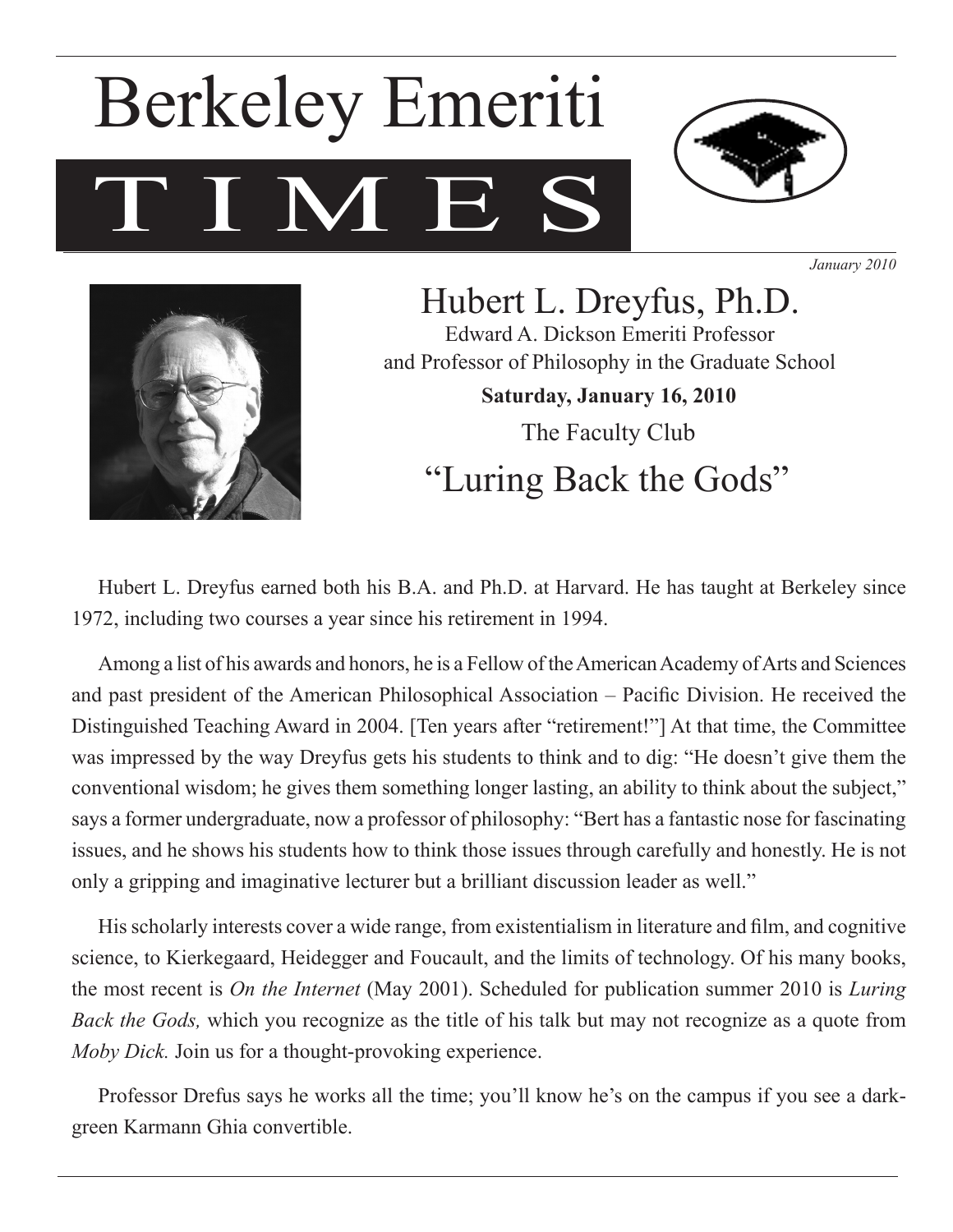#### UCB EMERITI ASSOCIATION EXECUTIVE COMMITTEE 2009-2010

President Roger Glassey

First Vice President Ed Epstein

Second Vice President George Leitmann

> Treasurer George Goldman

> > Secretary Ann Jensen

Berkeley Emeriti Times Editor Claude Babcock

> Members at Large Richard Herr Caroline Kane Jack Kirsch John McNulty Calvin Moore Karl Pister

CUCEA Representative Errol Mauchlan

Past UCBEA Presidents Dick Malkin Errol Mauchlan Louise Taylor Larry Waldron

> **Stewards** Betty Carpenter Sue Cork Mary Mortimer

Mailing Address UC Berkeley Emeriti Association 1925 Walnut Street # 1550 Berkeley, CA 94720-1550

UCB Retirement Center Patrick Cullinane, Director André S. Porter, Program Manager

| Office    | <b>UCB Retirement Center</b> |
|-----------|------------------------------|
| Telephone | 510/642-5461                 |
| Fax       | 510/643-1460                 |
| Web site  | thecenter.berkeley.edu       |
| Email     | emeriti@berkeley.edu         |
|           |                              |



Published before each meeting of the UC Berkeley Emeriti Association: To provide closer networking for members with: meeting announcements, meeting reviews, executive committee actions, pertinent campus news, and to reach out to members who cannot attend the meetings. Editor: Claude Babcock Phone: 510/848-3368

| Email: | cbabcock@berkeley.edu |
|--------|-----------------------|
|        |                       |

#### **Individuality and Innovation in Greek Sculpture**

When we encounter some new invention or discovery, it's natural to ask who invented, discovered, created, or produced it. The Greeks were no exception. Indeed, their urge to connect every novelty with a famous name at times seems almost obsessive. Yet even so, the contribution of the individual artist in classical antiquity has always been somewhat problematic. Essentially, modern scholars have divided into two camps on the issue. Whereas some of them have foregrounded the individual artist, his teachers, and his pupils to the almost complete exclusion of any overarching vision, others have focused upon the big picture—period and/ or genre styles--to the almost complete exclusion of the individual artist. And still others--such as myself—have attempted on and off to reconcile the two approaches, often (I must admit it) with mixed results.

So after briefly examining the ancient and modern scholarship on this problem, I offered a few cautionary remarks about craftsmanship and the limitations it imposed on individual initiative in ancient Greek art. Then I turned to some test cases from the fifth century B.C., in order to show what individual achievement in sculpture could amount to in that golden century. The works I selected were the Tyrannicides by Kritios and Nesiotes, the pediments and metopes of the Temple of Zeus at Olympia, Polykleitos's bronze Spearbearer or Doryphoros, Pheidias's colossal gold-and-ivory temple statue of Athena Parthenos, and Paionios's virtuoso marble Nike at Olympia. Careful scrutiny of these pieces shows that our view of innovation in Greek sculpture tends to be too narrow and that an obsession with style often has led to other, sometimes more interesting avenues being overlooked. In fact, Greek sculptural innovation took many different forms—new styles, to be sure, but also new techniques, figure types, poses, subjects, compositions, iconographies, programs, and ensembles, either singly or in combination. The "classical revolution" in art was richly multi-dimensional, it signaled the birth of Western art itself.

> *Abstract from Professor Andrew Stewart*

Professor Stewart had a rich assortment of slides to illustrate his talk. Perhaps the one which most excites the imagination is a drawing of the forty-foot Athena Parthenos with an ornamentation of beaten gold and ivory.

*Ed.*

#### **Volunteer Opportunities at Oakland's Chabot Space & Science Center**

Have an eye for creating clever retail displays? Like to play with interactive gadgets? Starry Nights Gift Shop is the place for you. Join us as a gift shop volunteer to help stock, organize and sell fun gift items. We also have many other volunteer opportunities at the Chabot Space  $\&$ Science Center. Sign up for the next orientation meeting, Saturday, January 23, 2010 at http://chabotspace.org/getinvolved/ or contact: Megan Gray, Volunteer Services Manager, 510-336-7414, mgray@chabotspace.org for more information.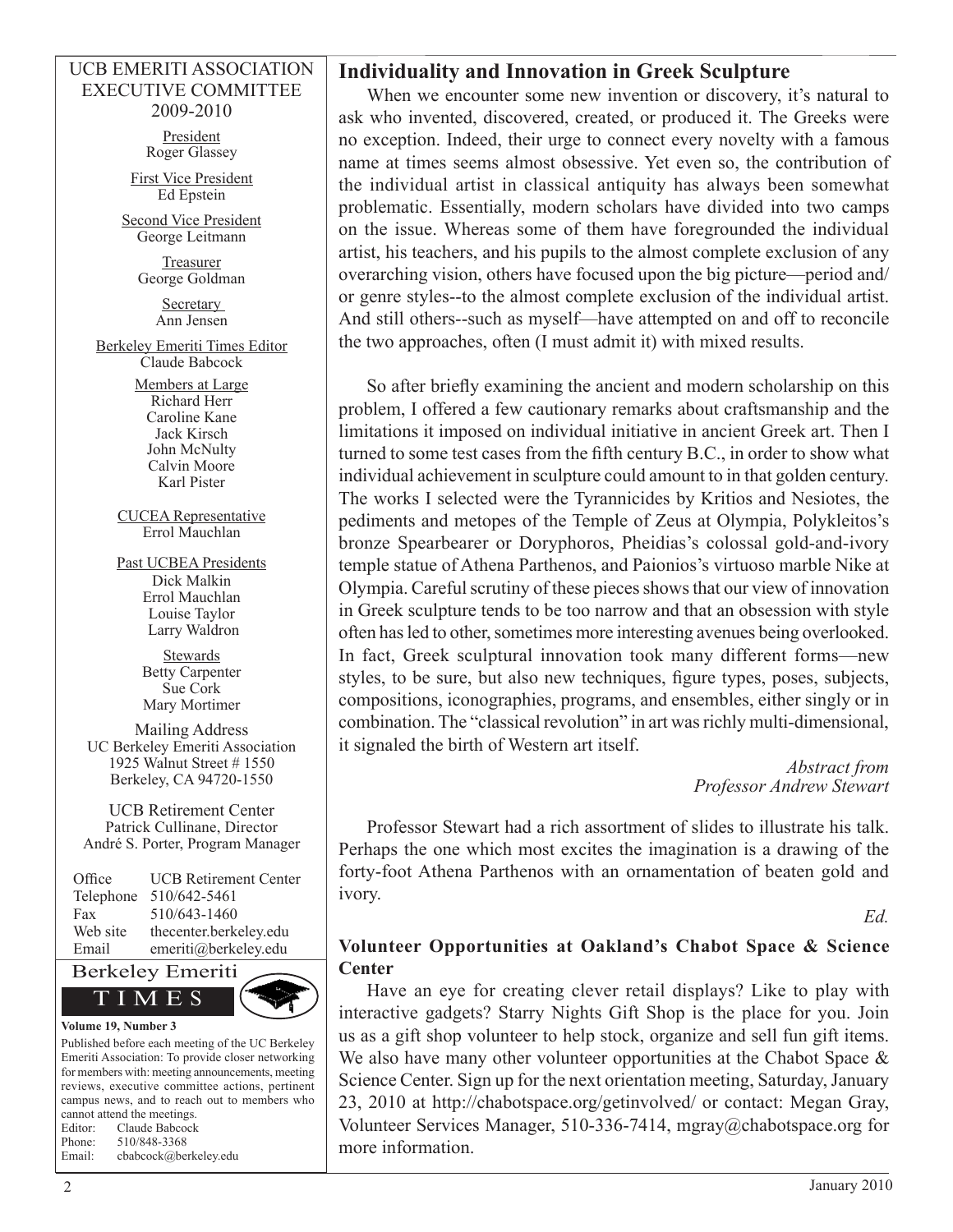# **Stay Close to Home: Recession Priced Campus Events**

## **ON-GOING**

Knitting at Noon: Knit, crochet, spin, etc. during lunchtime every Tuesday | 12-1 p.m. | Valley Life Sciences Bldg., North side on grass.

Saturday Night Stargazing — On the first Saturday of each month | 8-10 p.m. | Lawrence Hall of Science on the LHS Plaza through March 6.

Free Docent-Led Tours Every Sunday, Thursday, Saturday with exceptions | 1:30 p.m. | UC Botanical Garden.

Health\*Matters Walking Group Begins January 11, every Monday, Wednesday & Friday with exceptions  $| 12:10-12:50 \text{ p.m. } |$ Campanile( Sather Tower)South side at base.

Dancing for Fitness The first Friday of the month | February  $5 -$ August 6, 2010 12:10-1 p.m. | Hearst Gymnasium, Room 251.

#### **ON-LINE**

Joe McKay: Big Time Online Exhibition Opens: December 1, 2009 – February 28, 2010 every day | Berkeley Art Museum, netart.bampfa.berkeley.edu *Artist's Talk* January 29 | 6:30 p.m. | Berkeley Art Museum, Museum Theater.

Orient North: Mapping Nordic Literary Culture Exhibit - Multimedia | December 1, 2009 – January 12, 2010 every day | Online.

### **LIBRARY**

Lunch Poems Presents: Dan Bellm February 4 | 12:10-12:50 p.m. | Doe Library, Morrison Room.

Story Hour in the Library featuring Dave Eggers February 11 | 5-6 p.m. | Doe Library, Morrison Room.

Lunch Poems Presents: Natasha Tretheway March 4 | 12:10-12:50 p.m. | Doe Library, Morrison Room.

# **MUSIC**

Garrick Ohlsson, piano January 10 | 3 p.m. | Zellerbach Hall.

Piano Concert: 57th Annual Noon Concert Series January 27 | 12:15-1 p.m. | Hertz Concert Hall.

L@TE: Friday Nights at BAM/PFA: Wet Gate: Anne McGuire and Wobbly January 29 | 7:30 p.m. **|** Berkeley Art Museum.

Lisa Delan, soprano: Mikhail Pletnev, piano February 23 | 7:30 p.m. | First Congregational Church.

#### **EXHIBITS**

Development of Written Language in the Ancient Near East.

Through February 26, 2010 every Sunday through Friday with exceptions | Doe Library, Bernice Layne Brown Gallery.

Amazing Gate: Rescuing a Campus Icon May 18, 2009 – February 5, 2010 every Sunday through Friday with exceptions | Doe Library, Rowell Cases, 2nd floor.

Plants Illustrated: An Exhibit of Botanical Art, January 16 | 2-5 p.m. **|** UC Botanical Garden.

Thom Faulders: BAMscape: Exhibition Opens! January 29 | 2-5 p.m. **|** Berkeley Art Museum.

Dutch Clandestine Literature: Under the Nazi **Occupation** 

March 1 – August 31, 2010 every Sunday through Friday | Doe Library, Bernice Layne Brown Gallery.

### **LECTURE**

Botanical Art Through the Ages - Catherine Waters January 23 | 1-2:30 p.m. | UC Botanical Garden.

James Castle: A Retrospective: Curator's Talk by Lucinda Barnes.

February 4 | 12 p.m. | Berkeley Art Museum, Gallery 3.

Professor Jennifer DeVere Brody, Duke University - Topic unknown at the present.

February 18 | 4 p.m. | Durham Studio Theater (Dwinelle Hall).

Spiritual, but Not Religous: Chasing the Devine: The 2010 Earl Lectures January 26-28 | Pacific School of Religion.

#### **COLD ENOUGH?**

Cal Ice Hockey v. UW Home Game January 16 | 5:45 p.m. | Oakland Ice Center.

Cal Ice Hockey v. Stanford Home Game February 6 | 7:30 p.m. | Oakland Ice Center.